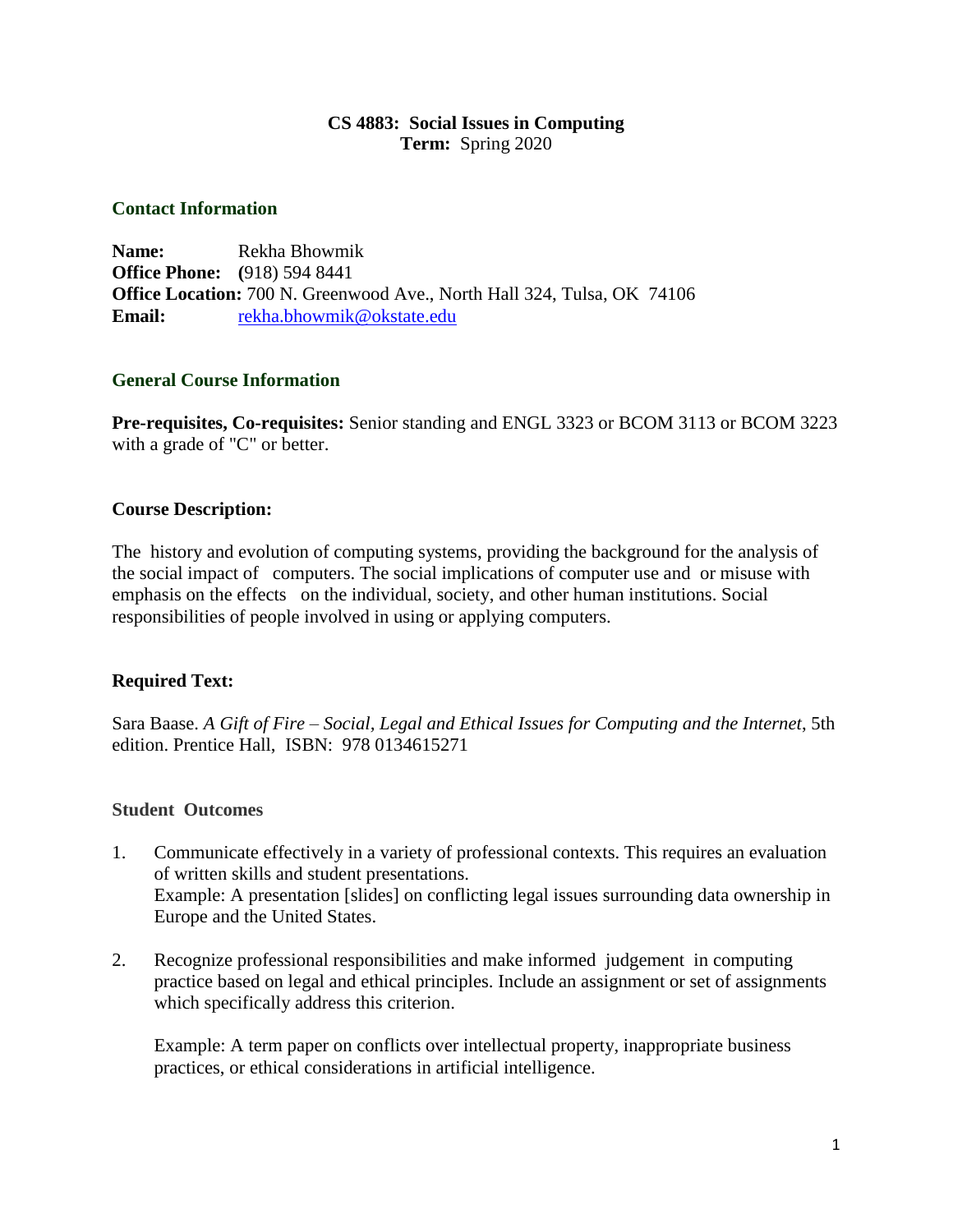# **Academic Calendar**

| Week #                                   | <b>Discussion Board</b>      | <b>Reading</b>                                                                                                                                                                | <b>Assignment Due</b>                                                                      |
|------------------------------------------|------------------------------|-------------------------------------------------------------------------------------------------------------------------------------------------------------------------------|--------------------------------------------------------------------------------------------|
| 1<br>Jan 13 - Jan 19                     | <b>Ethical theories</b>      | <b>Chapter 1:</b><br>Unwrapping the Gift                                                                                                                                      |                                                                                            |
| 2<br>Jan 20 - Jan 26                     | Privacy                      | Chapter 2: Privacy<br>2.1 Privacy Risks and<br>Principles<br>2.2: The Business and<br><b>Social Sectors</b><br>2.3: The Fourth<br>Amendment and<br><b>Changing Technology</b> | <b>Discussion Forum 1</b>                                                                  |
| 3<br>Jan $27$ – Feb 2                    | More Privacy                 | 2.4 Government<br><b>Systems</b><br>2.5 Protecting Privacy:<br>Technology and<br>Markets<br>2.6 Protecting Privacy:<br>Theory, Rights, and<br>Laws                            | Discussion Forum 2                                                                         |
| $\overline{\mathbf{4}}$<br>Feb 3 - Feb 9 | Freedom of Speech            | 3.1 The First<br>Amendment and<br>Communications<br>Paradigms<br>3.2 Controlling Speech<br>in Cyberspace<br>3.3 Decisions about<br>Legal but Objectionable<br>Content         | Discussion Forum 3                                                                         |
| 5<br>Feb 10 - Feb 16                     | <b>Intellectual Property</b> | 4.1 Principles and Laws<br>4.2 Significant Fair Use<br><b>Cases and Precedents</b><br>4.3 Responses to<br>Copyright Infringement                                              | <b>Discussion Forum 4</b><br>Part1: Presentation<br>[Submit Slides on "Data<br>Ownership"] |
| 6<br>Feb 17 - Feb 23                     | <b>Intellectual Property</b> | 4.4 Search Engines and<br><b>Online Libraries</b><br>4.5 Free Software<br>4.6 Patents for Software<br>Inventions                                                              | <b>Term paper proposal</b><br><b>Quiz 1</b> [Chapters $2, 4$ ]                             |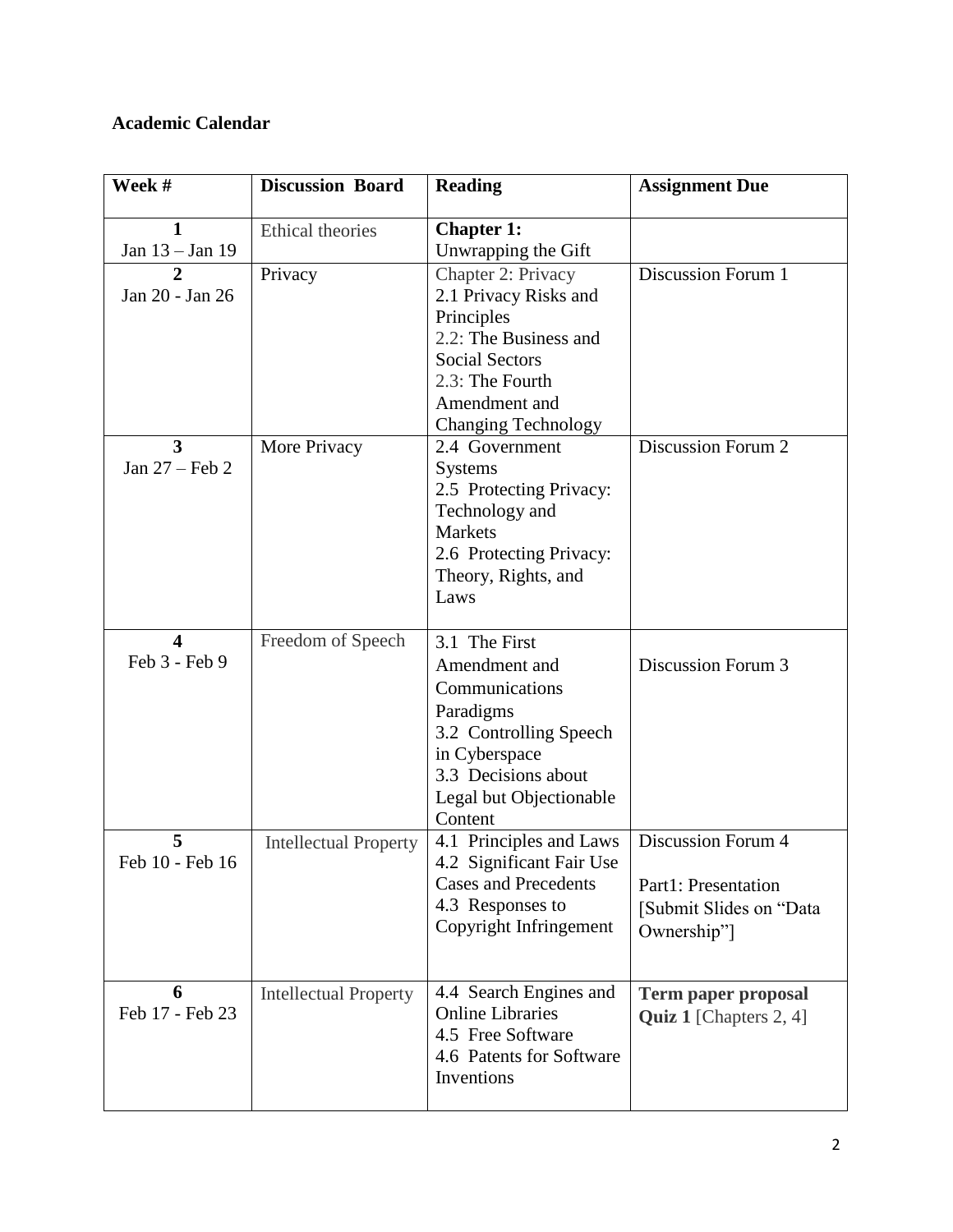| $\overline{7}$     |                            |                       | Discussion Forum 5,           |
|--------------------|----------------------------|-----------------------|-------------------------------|
| Feb $24 - Mar$ 1   |                            |                       |                               |
| 8                  | Crime and Security         | Chapter 5: Crime and  | Discussion Forum 6            |
| Mar 2– Mar 8       |                            | Security              |                               |
| 9                  | Crime and Security         | Chapter 5: Crime and  | Part 2: Presentation          |
| Mar $9 -$ Mar 15   |                            | Security              | [Online Video]                |
|                    |                            |                       | Presentation on Data          |
|                    |                            |                       | Ownership]                    |
| 10                 |                            |                       | Discussion Forum 7            |
| Mar 16 – Mar 22    |                            |                       |                               |
| 11                 | Work                       | Chapter 6: Work       | <b>Term paper First Draft</b> |
| Mar 23 – Mar 29    |                            |                       |                               |
| 12                 | Evaluating                 | Chapter 7: Evaluating | <b>Discussion Forum 8</b>     |
| Mar $30 -$ Apr 5   | technology                 | and Controlling       |                               |
|                    |                            | Technology            |                               |
| 13                 | <b>Computer Errors and</b> | Chapter 8: Errors,    | Discussion Forum 9            |
| Apr $6 -$ Apr $12$ | <b>Risk</b>                | Failures, and Risks   | Quiz 2[Chapters 6, 7, 8]      |
| 14                 | <b>Professional Ethics</b> | Chapter 9             | <b>Midterm</b>                |
| Apr $13 -$ Apr 19  |                            |                       | Discussion Forum 10           |
| 15                 |                            |                       | <b>Term paper Final Draft</b> |
| Apr 20- Apr 26     |                            |                       |                               |
| 16                 |                            |                       | <b>Quiz 3</b> [Chapters 5, 9] |
| Apr 27-May 3       |                            |                       |                               |
| 17                 |                            |                       | <b>Final Exam</b>             |
| May $4 -$ May $8$  |                            |                       |                               |

# **Grading Criteria**

|                  | The grade will be determined as described below.                                           |
|------------------|--------------------------------------------------------------------------------------------|
|                  |                                                                                            |
|                  | Quizzes $[3]$ : 25%                                                                        |
|                  | Term Paper: 15%                                                                            |
|                  | Video Presentation [Data Ownership]: 10%                                                   |
|                  | Final Exam: 10%                                                                            |
| <b>Grading</b>   | Midterm Quiz: 10%                                                                          |
| (credit)         | Discussion Forum: 30 %                                                                     |
| <b>Criteria</b>  |                                                                                            |
|                  | Grades are assigned according to the following scale:                                      |
|                  | $\left[>=90\% \right]$<br>A                                                                |
|                  | $[80-89\%]$ B                                                                              |
|                  | $[70-79\%]$ C                                                                              |
|                  | $[60-69\%]$<br>$\overline{D}$                                                              |
|                  | $\mathbf{F}$<br>$[0-59\%]$                                                                 |
| <b>Late Work</b> | The reading $\ell$ discussion part of the class cannot be made up. The critiques also must |
|                  | be turned in on time, and cannot be turned in late. 15 percent of the total points will be |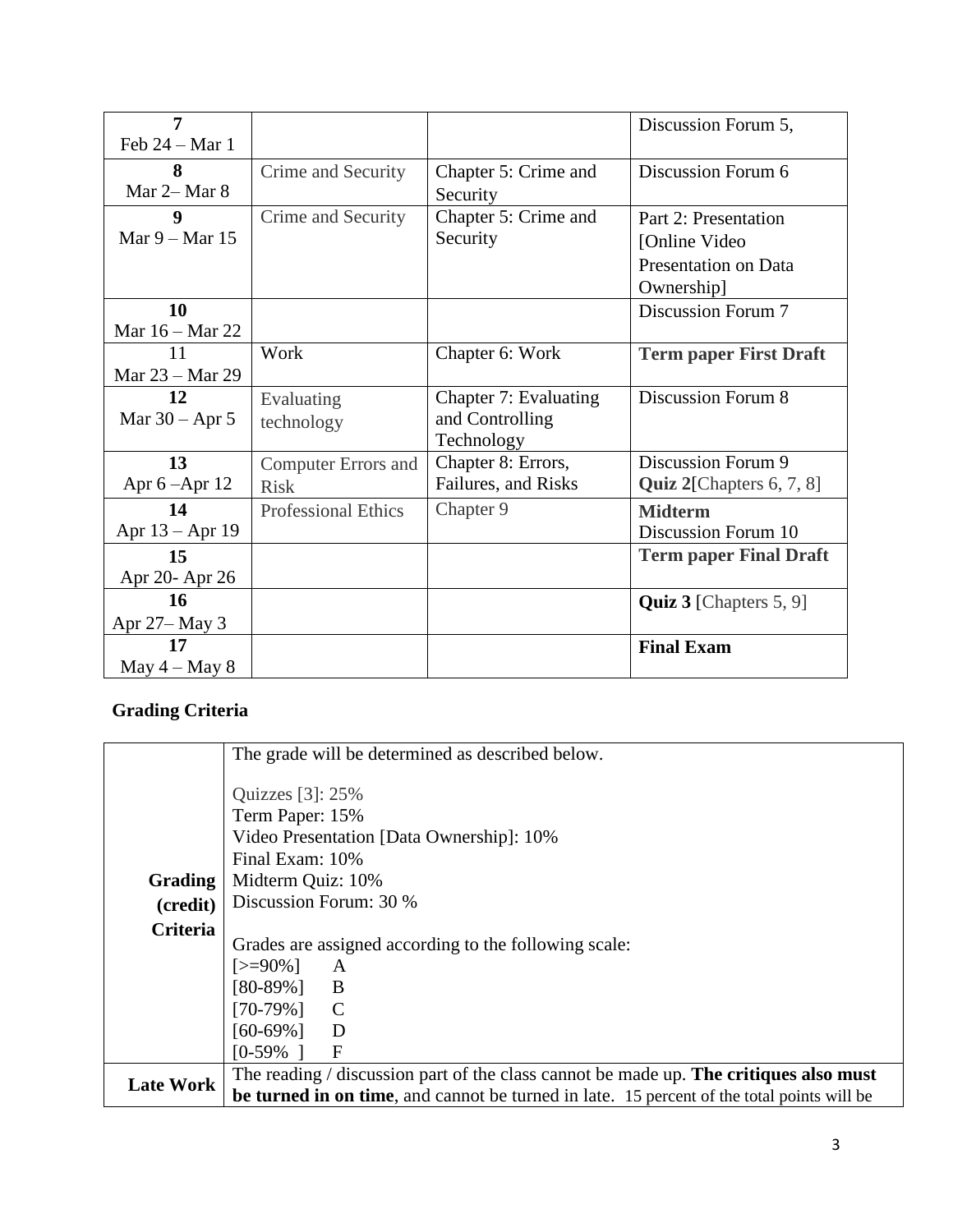|                                             | deducted for each day, or part thereof, that the assignment is late.                                                                                                                                                                                                                                                                                                                                                                                                                                                                                                                                                                                                                                                                                  |
|---------------------------------------------|-------------------------------------------------------------------------------------------------------------------------------------------------------------------------------------------------------------------------------------------------------------------------------------------------------------------------------------------------------------------------------------------------------------------------------------------------------------------------------------------------------------------------------------------------------------------------------------------------------------------------------------------------------------------------------------------------------------------------------------------------------|
| <b>Readings</b><br>and<br><b>Discussion</b> | <b>Discussion</b> is a big part of this class. Thus reading and participation in the online (Canvas) of<br>will be required. For each reading, you must write a short one page summary, which must be<br>on time. There will be about one online discussion per week. Each discussion will have two pha<br>Before starting each discussion, you should read the assigned readings, and then summarize the<br>turn in your summary to Canvas.<br>The second phase of the discussions will consist of reading each-other's comments and respond<br>them. You should read many of the comments that other class members make, and respond to a<br>of them for each discussion. The discussions cannot be made up, so make sure to do them while<br>open. |
| <b>Term Paper</b>                           | This will be a term paper which will be a discussion of a social issue related to<br>intellectual property, inappropriate business practices, or ethical considerations in<br>artificial intelligence. In your paper you should provide a depth of discussion about the<br>topic, thoroughly explain the different points of view. It is not sufficient to summarize<br>facts. You must identify social, ethical, or technological issues related to your topic.<br>To help with your term papers, a proposal will be required a few weeks before the actual<br>paper is due along with an annotated bibliography.                                                                                                                                    |
| <b>Presentation</b>                         | You will have to present on conflicting legal issues surrounding data ownership in<br>Europe and the United States.<br>Like the term paper, the presentation will go through a draft cycle.                                                                                                                                                                                                                                                                                                                                                                                                                                                                                                                                                           |
| <b>Cheating</b>                             | Copying a paper from another source and passing it off as your own is plagiarism, and it<br>is not acceptable. Turning in a plagiarized draft for the term paper will result in an<br>automatic F for the course. Also, keep in mind that everything you quote from an<br>outside source in any of your papers must be specifically cited, with an entry in a<br>bibliography.                                                                                                                                                                                                                                                                                                                                                                        |

### **OSU Academic Integrity Policy:**

OSU is committed to maintaining the highest standards of integrity and ethical conduct. This level of ethical behavior and integrity will be maintained in this course. Participating in a behavior that violates academic integrity (e.g., unauthorized collaboration, plagiarism, multiple submissions, cheating on examinations, fabricating information, helping another person cheat, unauthorized advance access to examinations, altering or destroying the work of others, and altering academic records) will result in an official academic sanction. Violations may subject you to disciplinary action including the following: receiving a failing grade on an assignment, examination or course, receiving a notation of a violation of academic integrity on your transcript, and being suspended from the University. You have the right to appeal the charge. Go